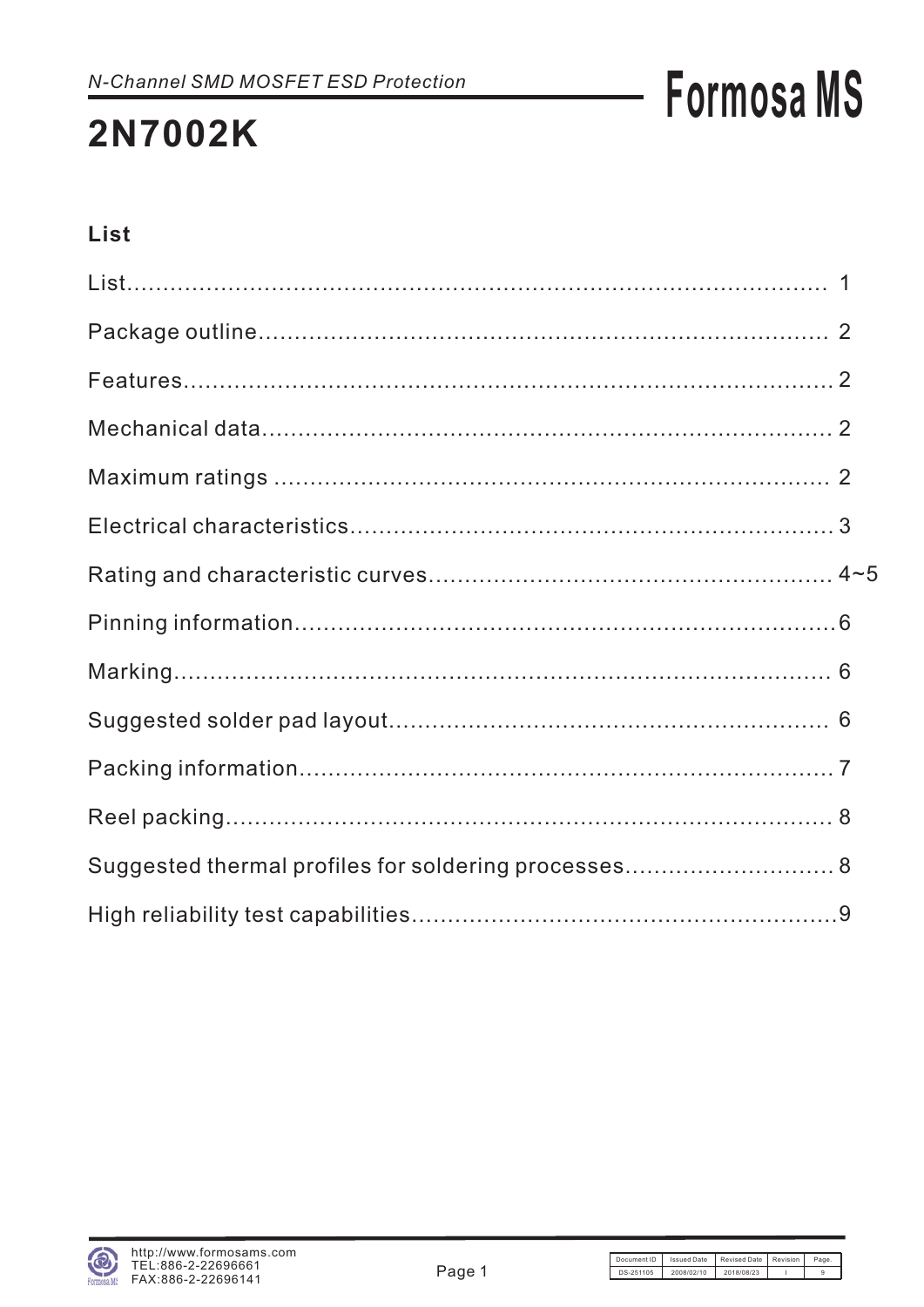### **60V N-Channel Enhancement Mode MOSFET- ESD Protection**

#### **Features**

- $\cdot$  RDS(ON), VGS@10V, I<sub>D</sub>@500mA=3.0  $\Omega$
- $\cdot$  RDS(ON), VGS@4.5V, I<sub>D</sub>@200mA=4.0  $\Omega$
- ESD protection 2kV (Human body mode)
- Advanced trench process technology
- High density cell design for ultra low on-resistance
- Very low leakage current in off condition
- Specially designed for battery operated system, solid-state relays drivers, relays, displays, lamps, solenoids, memories, etc
- Lead-free parts meet RoHS requirements
- Suffix "-H" indicates Halogen-free part, ex. 2N7002K-H

### **Mechanical data**

- Epoxy:UL94-V0 rated flame retardant
- Case : Molded plastic, SOT-23
- Terminals : Solder plated, solderable per MIL-STD-750, Method 2026
- Mounting Position : Any
- Weight : Approximated 0.008 gram



**Formosa MS**

#### Maximum ratings (AT T<sub>A</sub>=25°C unless otherwise noted)

| Parameter                          | Symbol                | Ratings | Unit |
|------------------------------------|-----------------------|---------|------|
| Drain-Source voltage               | <b>V<sub>DS</sub></b> | 60      |      |
| Gate-source voltage                | <b>V<sub>GS</sub></b> | ±20     |      |
| Continuous drain current           | ID                    | 300     | mA   |
| Pulsed drain current <sup>1)</sup> | <b>IDM</b>            | 2000    | mA   |

| Parameter                                        |                                               | Symbol         | MIN.            | TYP. | MAX.         | Unit          |
|--------------------------------------------------|-----------------------------------------------|----------------|-----------------|------|--------------|---------------|
| Total power dissipation                          | $P_{D@}TA = 25^{\circ}C$<br>$P_{D}$ @ TA=75°C | P <sub>D</sub> |                 |      | 0.35<br>0.21 | W             |
| Operation junction and storage temperature range |                                               |                | TJ, Tstg<br>-55 |      | $+150$       | $^{\circ}C$   |
| Thermal resistance (PCB mounted) <sup>2)</sup>   | Junction to ambient                           | Reja           |                 | 357  |              | $\degree$ C/W |

Notes 1: Maximum DC current limited by package

2: Surface mounted on FR4 board, t < 5 sec

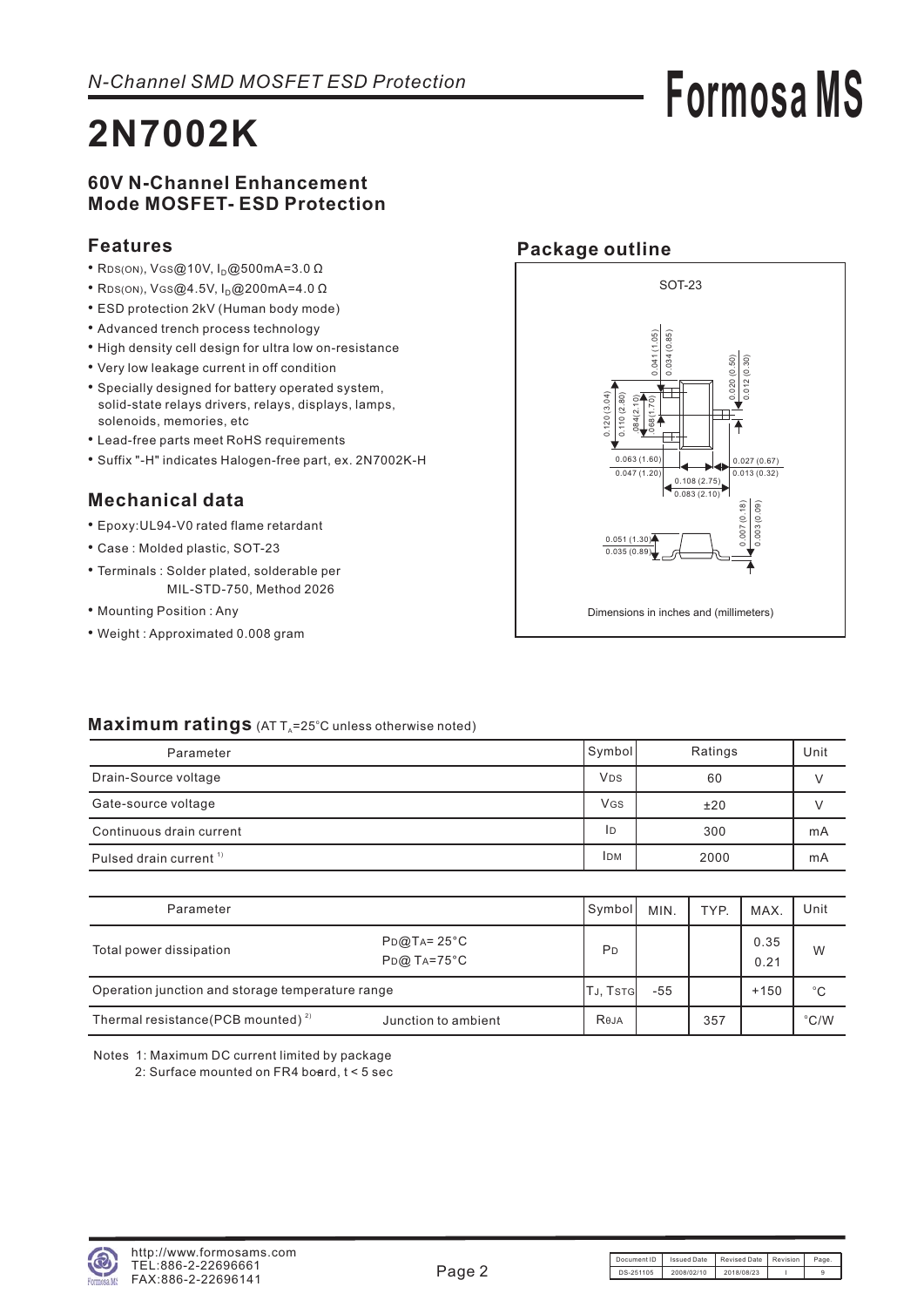# **Formosa MS**

## **2N7002K**

#### Electrical characteristics (AT T<sub>A</sub>=25°C unless otherwise noted) **STATIC**

| Parameter                        | Conditions                                  | Symbol                    | MIN. | TYP. | MAX. | Unit   |
|----------------------------------|---------------------------------------------|---------------------------|------|------|------|--------|
| Drain-source breakdown voltage   | $V$ GS=0V, ID=10µA                          | <b>B</b> v <sub>pss</sub> | 60   |      |      | V      |
| Gate threshold voltage           | VDS=VGS, ID=250µA                           | VGS(th)                   | 1.0  |      | 2.5  | $\vee$ |
| Drain-source on-state resistance | VGS=10V, ID=500mA                           | RDS(on)                   |      |      | 3.0  |        |
|                                  | VGS=4.5V, ID=200mA                          |                           |      |      | 4.0  | Ω      |
| Zero gate voltage drai n current | VDS=60V, VGS=0V                             | <b>IDSS</b>               |      |      |      | μA     |
| Gate-body leakage current        | VGS=±20V, VDS=0V                            | <b>IGSS</b>               |      |      | ±10  | μA     |
| Forward transconductance         | V <sub>DS</sub> =15V, I <sub>D</sub> =250mA | gfs                       | 100  |      |      | ms     |

#### **DYNAMIC**

| Total gate charge            | VDS=15V, ID=200mA, VGS=4.5V      | Q <sub>g</sub>  |  | 0.8 | пC |
|------------------------------|----------------------------------|-----------------|--|-----|----|
| Turn-on delay time           | $VDD = 30V$ , RL=150Ω, ID=200mA, | ton             |  | 20  |    |
| Turn-off delay time          | $Vgen=10V$ , RG=10 $\Omega$      | toff            |  | 40  | ns |
| Input capacitance            |                                  | $C$ iss         |  | 35  |    |
| Output capacitance           | VDS=25V, VGS=0V<br>$f = 1.0$ MHz | $\mathsf{Coss}$ |  | 10  | рF |
| Reverse transfer capacitance |                                  | Crss            |  | 5   |    |

#### **SOURCE-DRAIN DIODE**

| Diode forward voltage | Is=200mA,<br>$V$ <sub>GS</sub> = $0$ V | Vsd | $\Omega$<br>∪.o∠ | . . ب |  |
|-----------------------|----------------------------------------|-----|------------------|-------|--|

**Switching Test Circuit**



#### **Gate Charge Test Circuit**

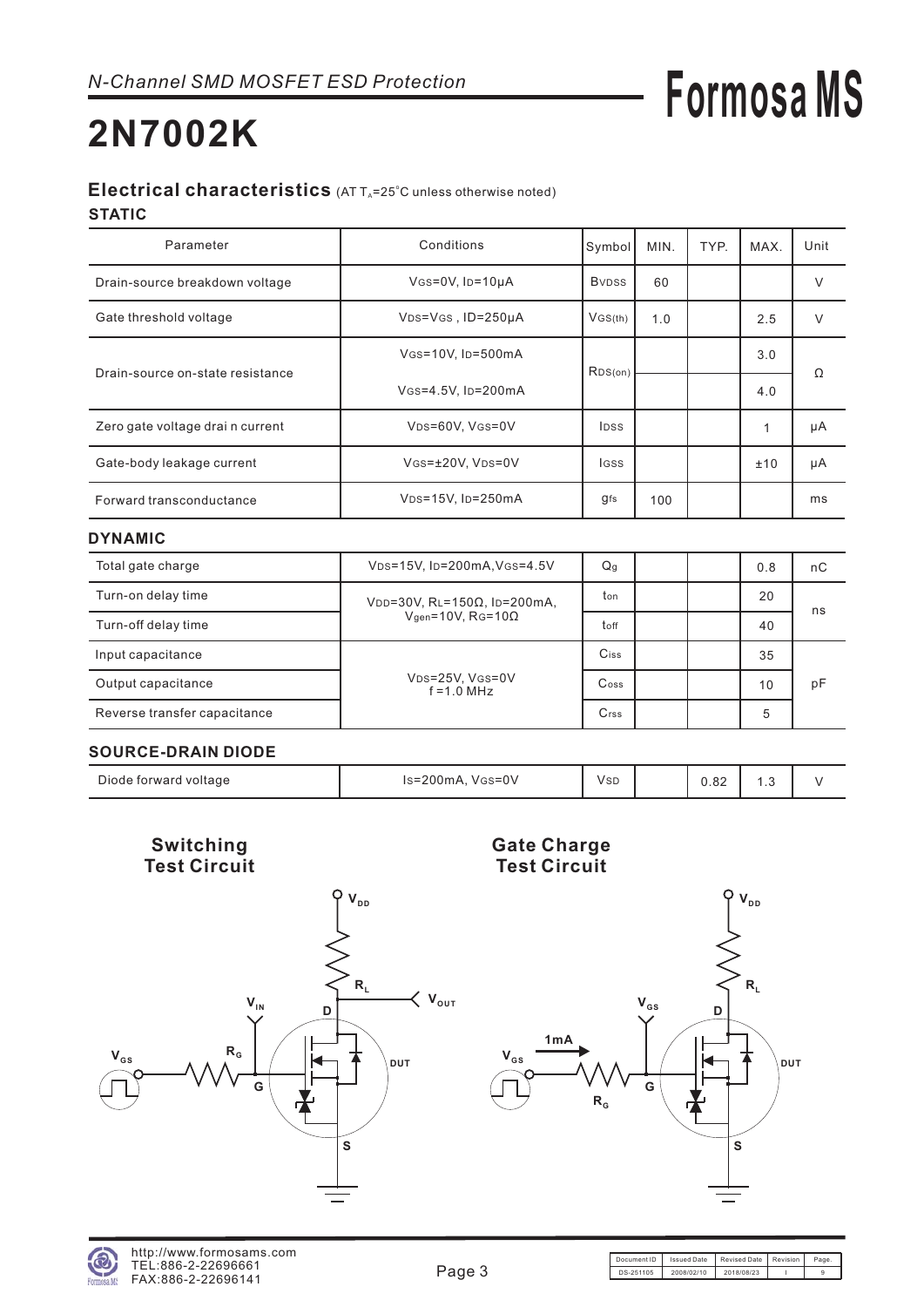

#### **Rating and characteristic curves (2N7002K)**





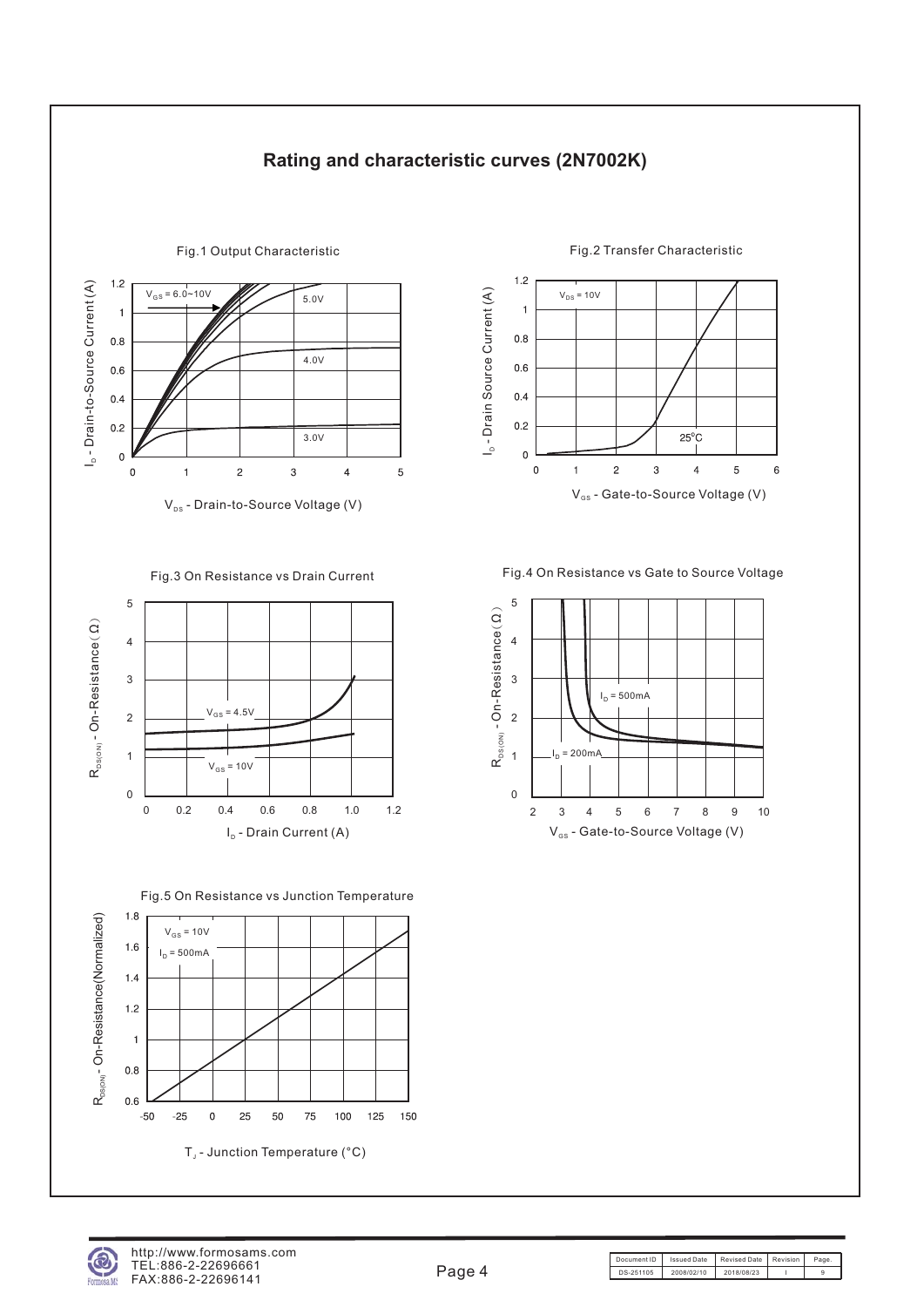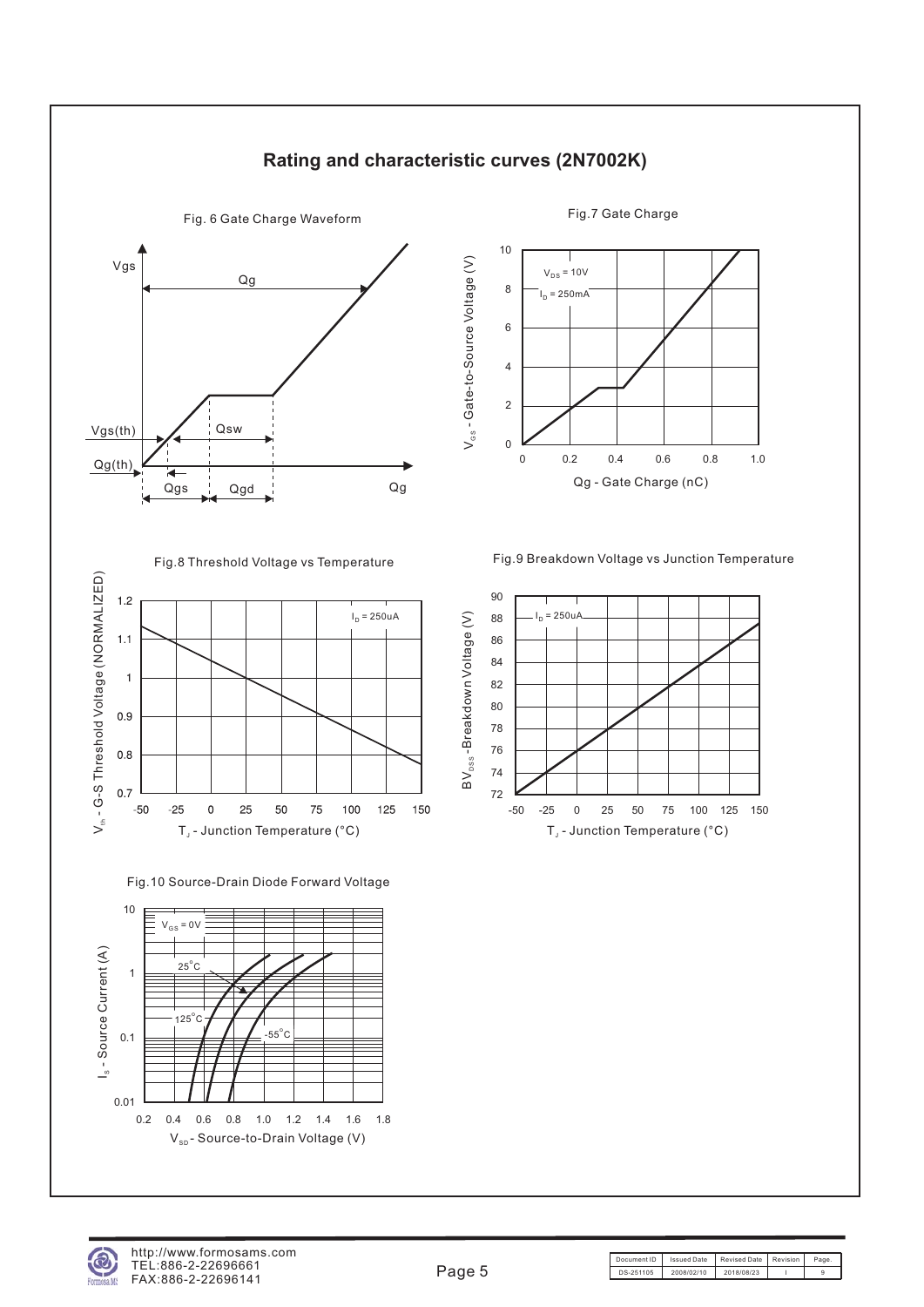# **Formosa MS**

## **2N7002K**

### **Pinning information**



### **Marking**

| Type number | Marking code                |  |  |
|-------------|-----------------------------|--|--|
|             | $K72\geq$<br>(Note 1)       |  |  |
| 2N7002K     | RK <sub>2</sub><br>(Note 1) |  |  |
|             | $D73\Sigma$<br>(Note 1)     |  |  |
|             | 72K                         |  |  |

Note 1: M = Month code

| Month     |  |  | Jan   Feb   Mar   Apr   May   Jun   Jul   Aug   Sep   Oct   Nov   Dec |  |  |  |  |
|-----------|--|--|-----------------------------------------------------------------------|--|--|--|--|
| Odd Year  |  |  |                                                                       |  |  |  |  |
| Even Year |  |  |                                                                       |  |  |  |  |

### **Suggested solder pad layout**

**SOT-23**



Dimensions in inches and (millimeters)

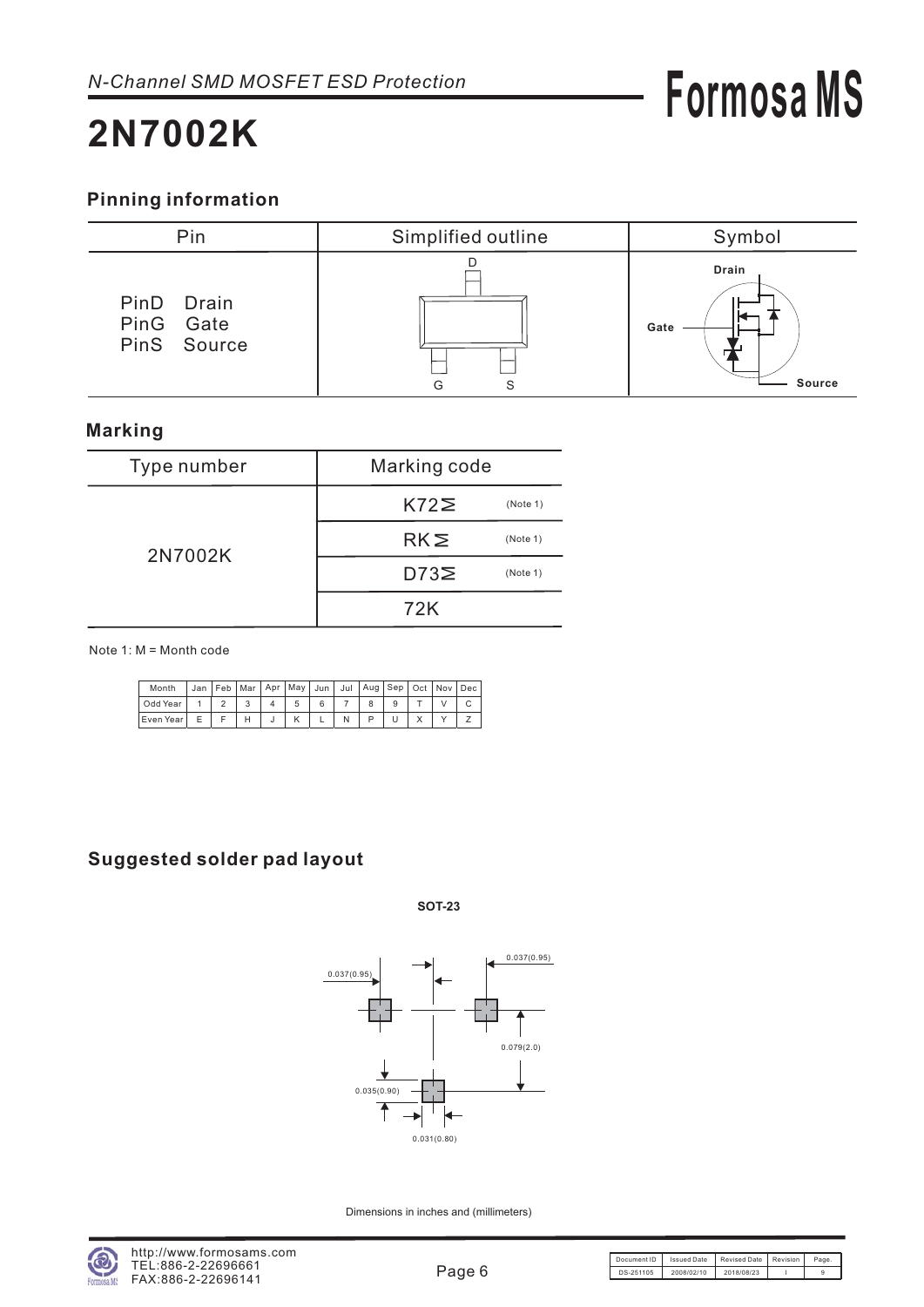# **Formosa MS**

## **2N7002K**

### **Packing information**





|                           |                |           | unit:mm       |
|---------------------------|----------------|-----------|---------------|
| Item                      | Symbol         | Tolerance | <b>SOT-23</b> |
| Carrier width             | A              | 0.1       | 3.15          |
| Carrier length            | B              | 0.1       | 2.77          |
| Carrier depth             | C              | 0.1       | 1.22          |
| Sprocket hole             | d              | 0.1       | 1.50          |
| 13" Reel outside diameter | D              | 2.0       |               |
| 13" Reel inner diameter   | D <sub>1</sub> | min       |               |
| 7" Reel outside diameter  | D              | 2.0       | 178.00        |
| 7" Reel inner diameter    | D <sub>1</sub> | min       | 55.00         |
| Feed hole diameter        | D <sub>2</sub> | 0.5       | 13.00         |
| Sprocket hole position    | Е              | 0.1       | 1.75          |
| Punch hole position       | F              | 0.1       | 3.50          |
| Punch hole pitch          | P              | 0.1       | 4.00          |
| Sprocket hole pitch       | P <sub>0</sub> | 0.1       | 4.00          |
| Embossment center         | P <sub>1</sub> | 0.1       | 2.00          |
| Overall tape thickness    | T              | 0.1       | 0.23          |
| Tape width                | W              | 0.3       | 8.00          |
| Reel width                | W <sub>1</sub> | 1.0       | 12.0          |

Note:Devices are packed in accor dance with EIA standar RS-481-A and specifications listed above.

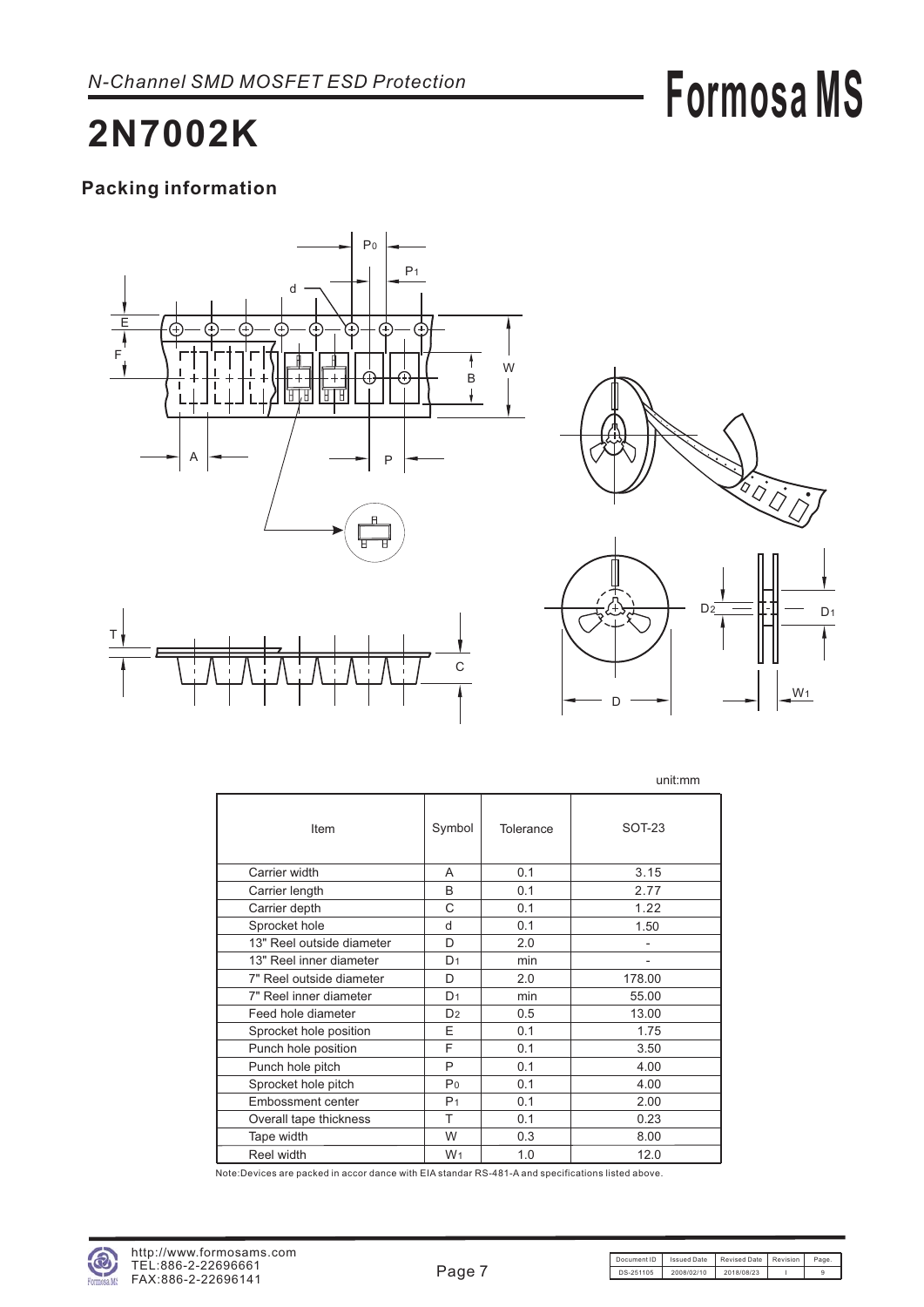# **Formosa MS**

### **Reel packing**

| PACKAGE | <b>REEL SIZE</b> | <b>REEL</b><br>(pcs) | COMPONENT<br><b>SPACING</b><br>(m/m) | BOX<br>pcs) | <b>INNER</b><br><b>BOX</b><br>(m/m) | <b>REEL</b><br>DIA.<br>(m/m) | CARTON<br>SIZE<br>(m/m) | CARTON<br>(pcs) | APPROX.<br><b>GROSS WEIGHT</b><br>(kg) |
|---------|------------------|----------------------|--------------------------------------|-------------|-------------------------------------|------------------------------|-------------------------|-----------------|----------------------------------------|
| SOT-23  | 71               | 3.000                | 4.0                                  | 30.000      | 183*123*183                         | 178                          | 382*257*387             | 240.000         | 11.6                                   |

### **Suggested thermal profiles for soldering processes**



3.Reflow soldering

| <b>Profile Feature</b>                                                                    | <b>Soldering Condition</b>                           |
|-------------------------------------------------------------------------------------------|------------------------------------------------------|
| Average ramp-up rate $(TL$ to $TP)$                                                       | $<$ 3 $°C/sec$                                       |
| Preheat<br>-Temperature Min(Tsmin)<br>-Temperature Max(Tsmax)<br>-Time(min to max) $(ts)$ | $150^{\circ}$ C<br>$200^{\circ}$ C<br>$60 - 120$ sec |
| Tsmax to T $\scriptstyle\rm L$<br>-Ramp-upRate                                            | $<$ 3 $°C/sec$                                       |
| Time maintained above:<br>-Temperature( $T_L$ )<br>-Time( $t_L$ )                         | $217^{\circ}$ C<br>$60 - 260$ sec                    |
| Peak Temperature(T <sub>P</sub> )                                                         | $255^{\circ}$ C-0/+5 $^{\circ}$ C                    |
| Time within 5°C of actual Peak<br>Temperature(tP)                                         | $10 - 30$ sec                                        |
| Ramp-down Rate                                                                            | $<6^{\circ}$ C/sec                                   |
| Time 25°C to Peak Temperature                                                             | <6minutes                                            |